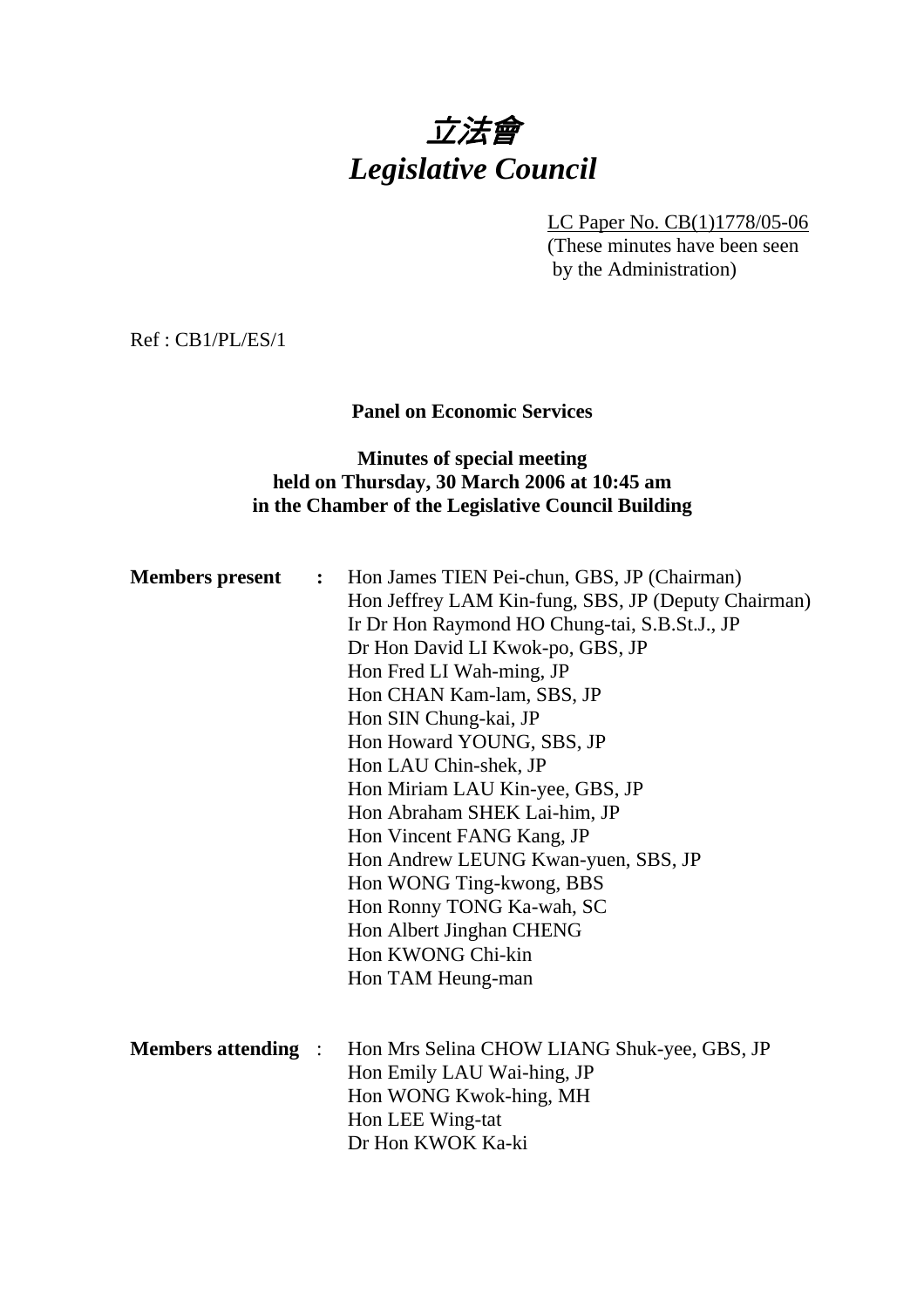| <b>Members absent</b>               | $\ddot{\cdot}$ | Dr Hon LUI Ming-wah, SBS, JP<br>Hon CHIM Pui-chung                                                                                                                                                                                                                                                                                                                                                                                                                                                                                                       |  |
|-------------------------------------|----------------|----------------------------------------------------------------------------------------------------------------------------------------------------------------------------------------------------------------------------------------------------------------------------------------------------------------------------------------------------------------------------------------------------------------------------------------------------------------------------------------------------------------------------------------------------------|--|
| <b>Public officers</b><br>attending | $\ddot{\cdot}$ | Mr Stephen IP<br>Secretary for Economic Development and Labour<br>Mr Howard LEE<br>Deputy Secretary for Economic Development and Labour<br>(Economic Development)<br>Miss Emmy WONG<br>Principal Assistant Secretary for Economic Development and<br>Labour (Economic Development)<br>Mr Harry LAI<br>Chief Electrical and Mechanical Engineer (Electricity Team)<br>Mr Keith KWOK<br>Permanent Secretary for Environment, Transport and Works<br>(Environment)<br>Mr TSE Chin-wan<br><b>Assistant Director of Environmental Protection (Air Policy)</b> |  |
| <b>Attendance by</b><br>invitation  | $\ddot{\cdot}$ | Mr C T WAN<br>Director & General Manager (Corporate Development)<br>The Hongkong Electric Co., Limited<br>Mr Neil D McGee<br><b>Group Finance Director</b><br>The Hongkong Electric Co., Limited<br>Mr Steve NG<br><b>Deputy Chief Accountant</b><br>The Hongkong Electric Co., Limited<br>Mr S H CHAN<br><b>Planning Director</b><br><b>CLP Power Hong Kong Limited</b><br>Mr Richard CHU<br><b>Business Strategy Manager</b><br>ExxonMobil Energy Limited                                                                                              |  |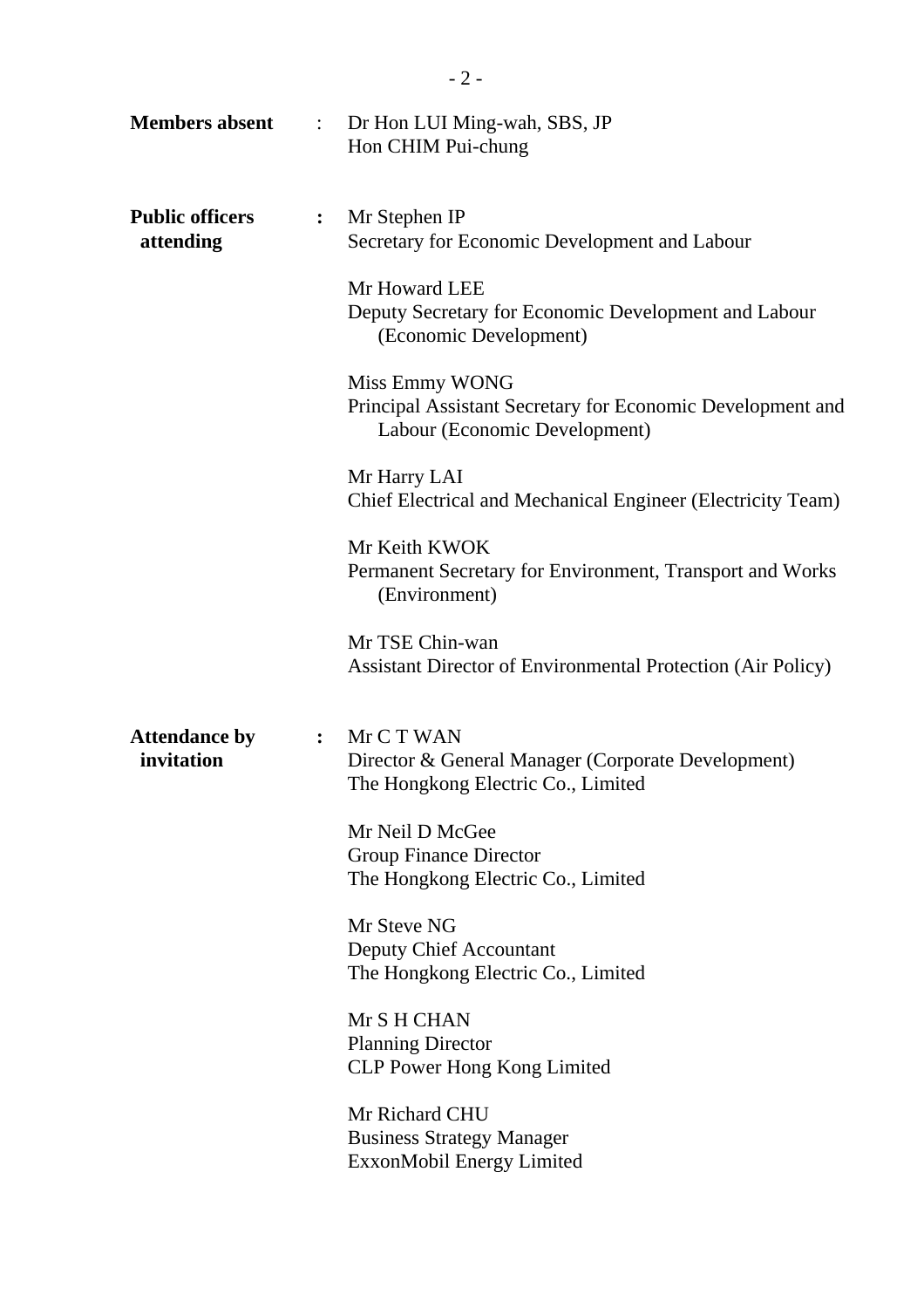| <b>Clerk in attendance :</b> Ms Connie SZETO | Chief Council Secretary (1)6                   |
|----------------------------------------------|------------------------------------------------|
| <b>Staff in attendance : Ms Debbie YAU</b>   | Senior Council Secretary (1)1                  |
|                                              | Mr Anthony CHU<br>Council Secretary (1)2       |
|                                              | Ms Michelle NIEN<br>Legislative Assistant (1)9 |

#### Action

**I.** Future Development of the Electricity Market in Hong Kong — Stage II **Consultation** 

(LC Paper No.  $CB(1)1187/05-06(01)$  — Information paper provided by the Hongkong Electric Company Ltd.

- LC Paper No.  $CB(1)1187/05-06(02)$  Information paper provided by the CLP Power Hong Kong Ltd.
- LC Paper No.  $CB(1)1187/05-06(03)$  Administration's response to questions raised by Hon SIN Chung-kai and Hon Fred LI Wah-ming (LC Paper No. CB(1)1187/05-06(04))
- LC Paper No.  $CB(1)1202/05-06(01)$  The Hongkong Electric Company Ltd's response to questions raised by Hon SIN Chung-kai and Hon Fred LI Wah-ming (Chinese version only) (LC Paper No. CB(1)1187/05-06(05))
- LC Paper No.  $CB(1)829/04-05(01)$  Information paper on "Future" development of the electricity market in Hong Kong : Stage I consultation" provided by the Administration (with public consultation paper annexed)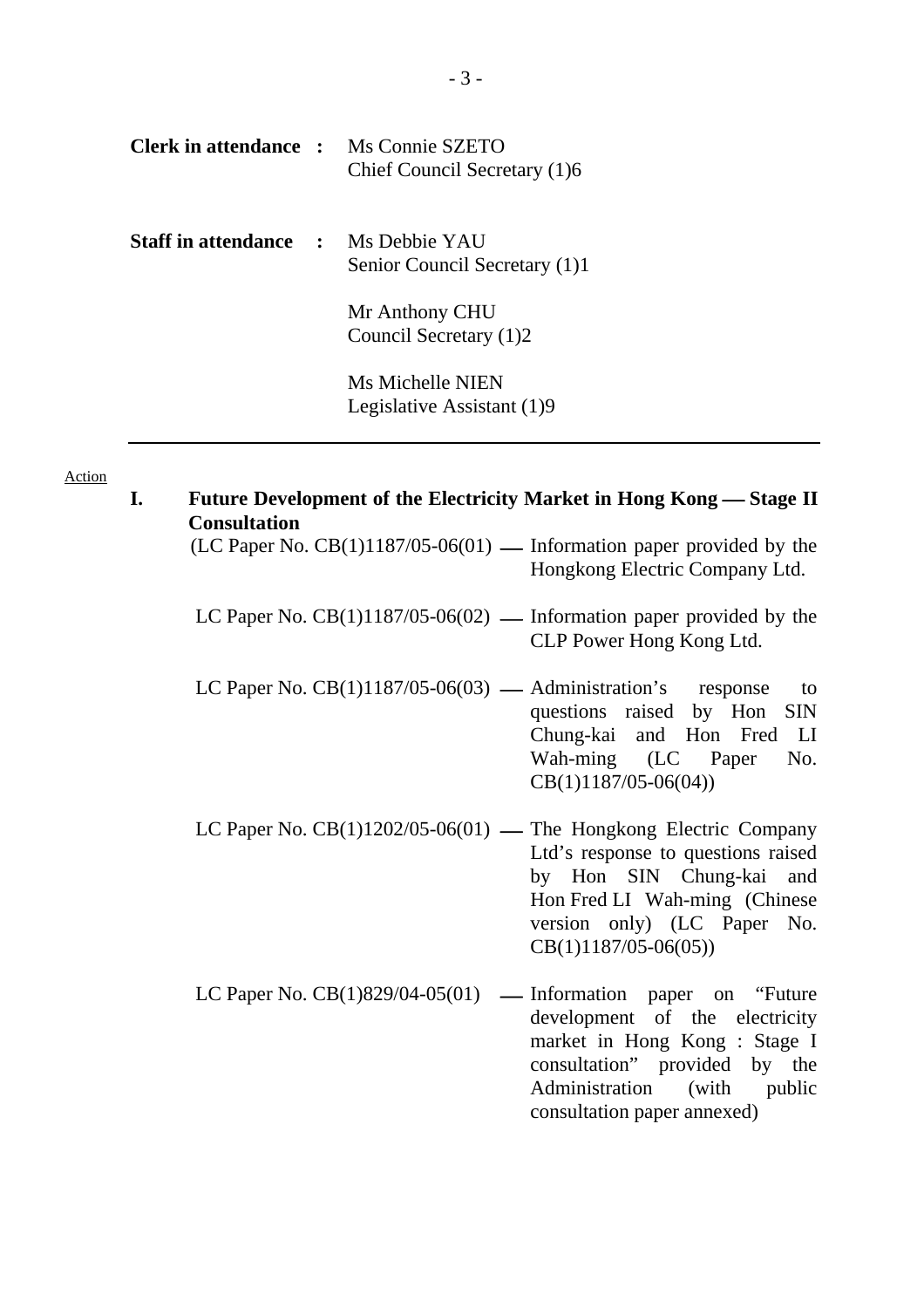- LC Paper No.  $CB(1)626/05-06(01)$  Information paper together with the Consultation Paper on Future Development of the Electricity Market in Hong Kong – Stage II Consultation provided by the Administration
- LC Paper No.  $CB(1)1187/05-06(04)$  Letter dated 23 March 2006 from Hon SIN Chung-kai and Hon Fred LI Wah-ming to the Panel Chairman (Chinese version only)
- LC Paper No.  $CB(1)1187/05-06(05)$  Letter dated 23 March 2006 from Hon SIN Chung-kai and Hon Fred LI Wah-ming to the Hongkong Electric Company Ltd. (Chinese version only)
- LC Paper No.  $CB(1)1187/05-06(06)$  Letter dated 23 March 2006 from Hon SIN Chung-kai and Hon Fred LI Wah-ming to the CLP Power Hong Kong Ltd. (Chinese version only)
- LC Paper No.  $CB(1)1226/04-05$  Minutes of meeting of the Panel on Economic Services held on 28 February 2005
- LC Paper No.  $CB(1)953/05-06$  Minutes of meeting of the Panel on Economic Services held on 23 January 2006
- LC Paper No.  $CB(1)1187/05-06(07)$  Background brief on "Future" development of the electricity market in Hong Kong" prepared by the Legislative Council Secretariat)

Members noted that the following papers were tabled at the meeting:

- (a) The CLP Power Hong Kong Ltd's response to question raised by Hon SIN Chung-kai and Hon Fred LI Wah-ming (LC Paper No. CB(1)1187/05-06(06); and
- (b) Submission on "Towards a Sustainable and Open Electricity Market" provided by Civic Party.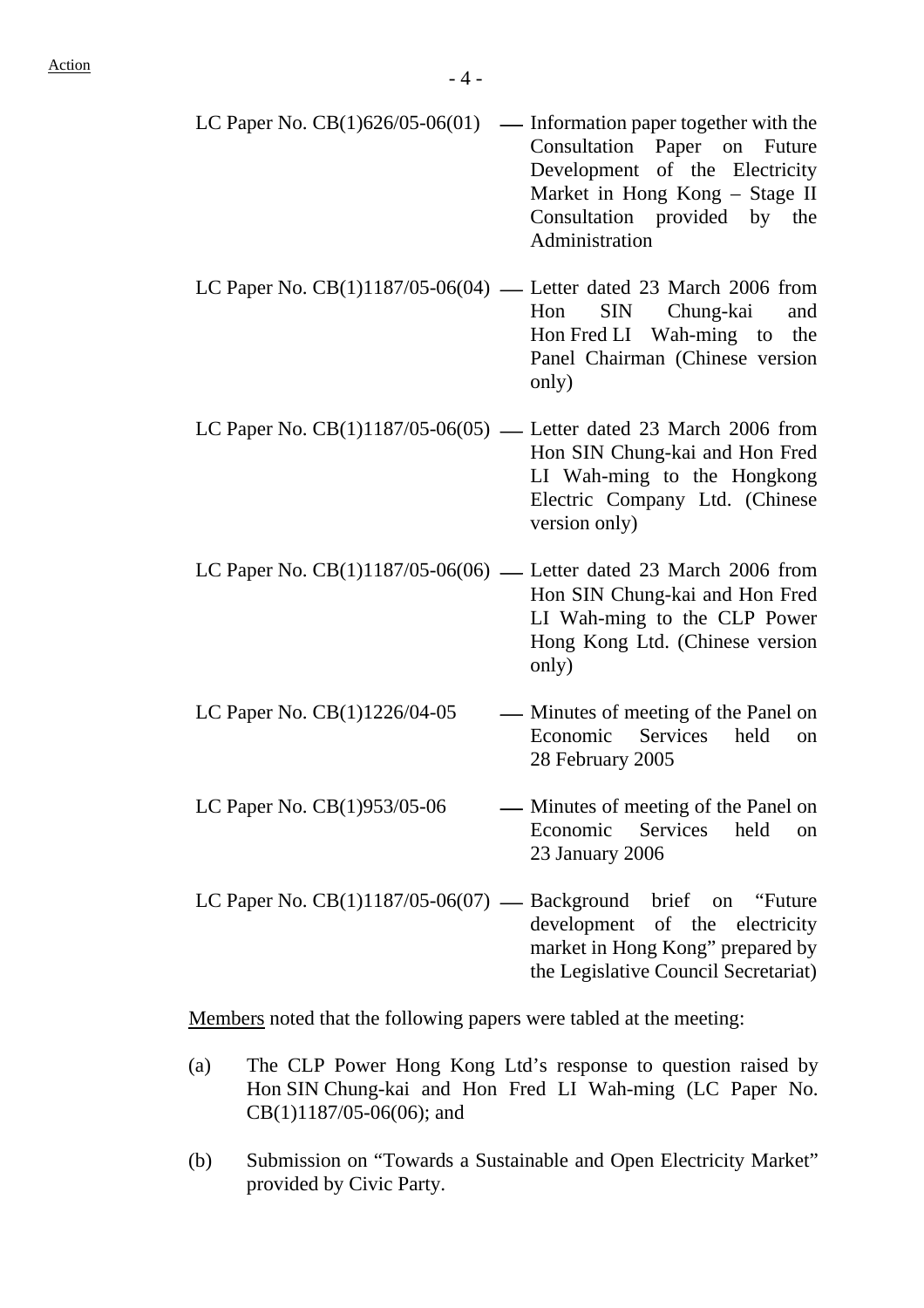(*Post-meeting note*: The above papers were circulated to members vide CB(1)1215/05-06 on 31 March 2006.)

2. The Chairman advised that the special meeting was held pursuant to the request of Mr SIN Chung-kai and Mr Fred LI that the Panel on Economic Services (ES Panel) should meet with the Administration and the two power companies before the Stage II Consultation on the Future Development of the Electricity Market in Hong Kong (Stage II Consultation) ended on 31 March 2006. The Chairman invited the Hongkong Electric Co., Ltd. (HEC) and CLP Power Hong Kong Ltd. (CLP) to present their views on the Stage II Consultation Paper.

### Presentation by Hongkong Electric Co., Ltd.

3. With the aid of powerpoint, Mr C T WAN, Director & General Manager (Corporate Development), HEC highlighted the salient points of HEC's response to the Stage II Consultation Paper, as follows:

- (a) HEC supported the policy objectives of Government's energy policy of ensuring the public could enjoy reliable, safe and efficient energy supplies at reasonable prices, and minimizing the environmental impact caused by the production and use of energy. As there might be conflicts among the various objectives, the Administration should clarify their relative priorities. According to results of studies and survey conducted by HEC, customers accorded top priority to safe, reliable and efficient electricity supply, followed by environmental improvement, with reasonable prices being the third;
- (b) HEC had successfully achieved the above policy objectives under the current Scheme of Control Agreement (SCA) through providing excellent services to customers, charging reasonable tariff, and making continuous investment in environmental projects; and
- (c) The proposals in the Stage II Consultation Paper failed to provide a coherent regulatory structure capable of meeting the above policy objectives. In particular, the proposed reduction in the duration of agreement and permitted rate of return would introduce an unacceptable level of regulatory risk and would likely disincentivise investment by power companies. Many of the proposals (most notably the environmental requirements) were under-developed and were likely to work against the above policy objectives. Moreover, the proposals envisaged a total overhaul of the existing market structure without providing any detail or considering the adverse impacts that would cause. Furthermore, no cost-benefit analysis of the proposals had been provided.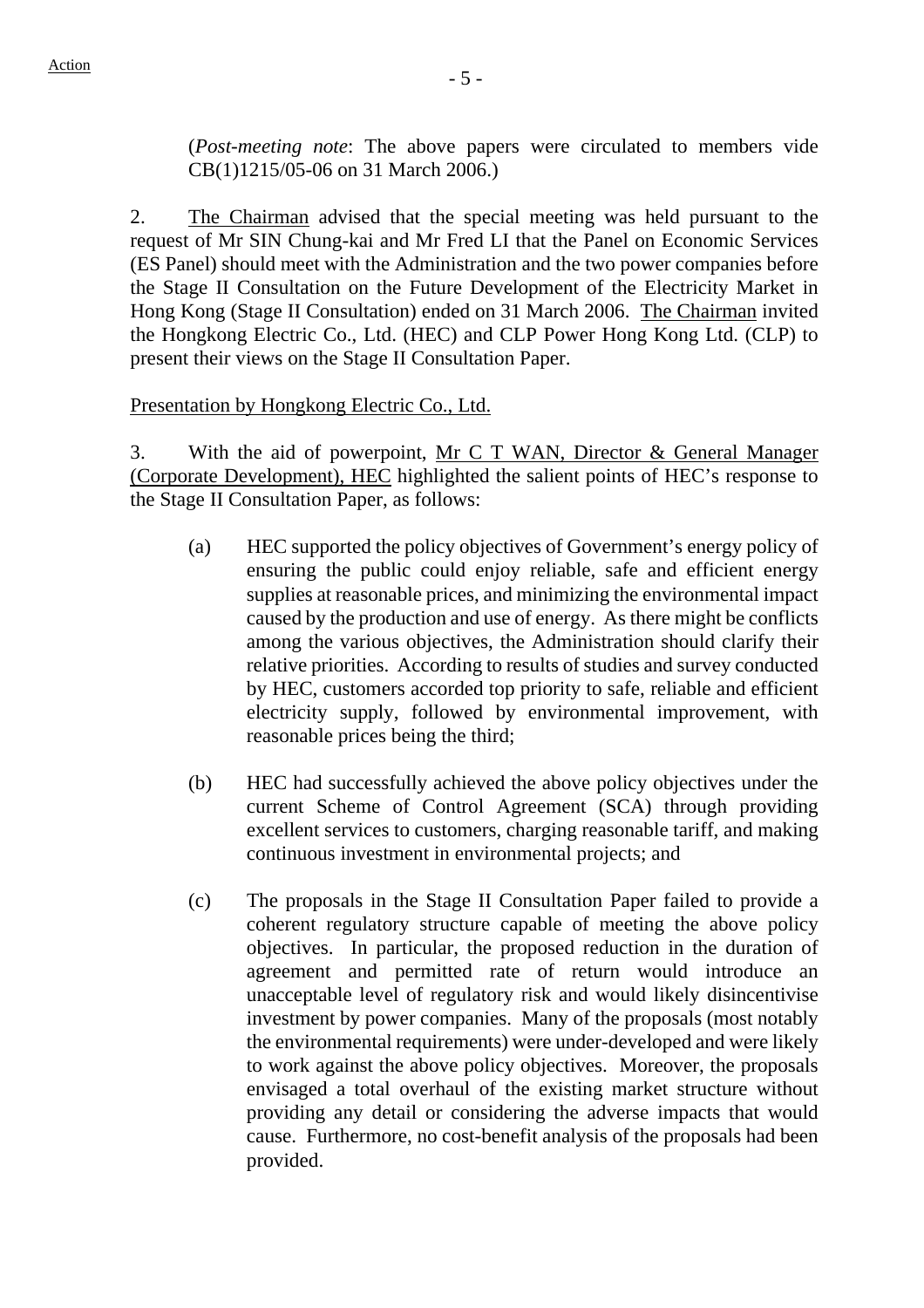(*Post-meeting note*: The powerpoint presentation material was tabled at the meeting and circulated to members vide CB(1)1215/05-06 on 31 March 2006.)

Presentation by CLP Power Hong Kong Ltd.

4. Mr S H CHAN, Planning Director, CLP Power Hong Kong Limited gave a powerpoint presentation on CLP's responses to the Stage II Consultation Paper, as follows:

- (a) CLP supported the Administration's energy policy objectives to ensure the public could enjoy reliable, safe and efficient energy supplies at reasonable prices, and to minimize the environmental impact caused by the production and use of energy. It was important to ensure that these objectives could be met in a long-term sustainable manner;
- (b) CLP had been charging customers reasonable and value for money tariffs, as recognized by the tariff comparison with other metropolitan cities. It had implemented many measures, such as LNG, emission control facilities, use of extra-low sulphur coal and energy conservation, to reduce emission under the "Manifesto on Air Quality and Climate Change". Further improvement required collaborating efforts from concerned authorities in improving the regional area air quality in the Pearl River Delta Area. To maintain a stable supply of natural gas for the generation of electricity, CLP planned to construct a liquefied natural gas (LNG) receiving terminal in Hong Kong. Moreover, CLP had made investments in renewable energy (RE) projects with the objective to achieve 5% of CLP Group's total generating capacity from RE by 2010;
- (c) As regards proposals in the Stage II Consultation Paper, CLP supported the continuation of SCA under a bilateral agreement to meet the Government's policy objectives but considered that there were flaws in the following areas –
	- Environmental disincentives There was a lack of clear energy policy on issues such as a balanced fuel mix for power generation. Environmental improvement investments on coal-fired units were disincentivised with a lower rate of return which was inconsistent with the objective to reduce emission. Moreover, emission targets could be set unilaterally by the Government without reference to practicability;
	- ! Unclear plans to migrate to a competitive market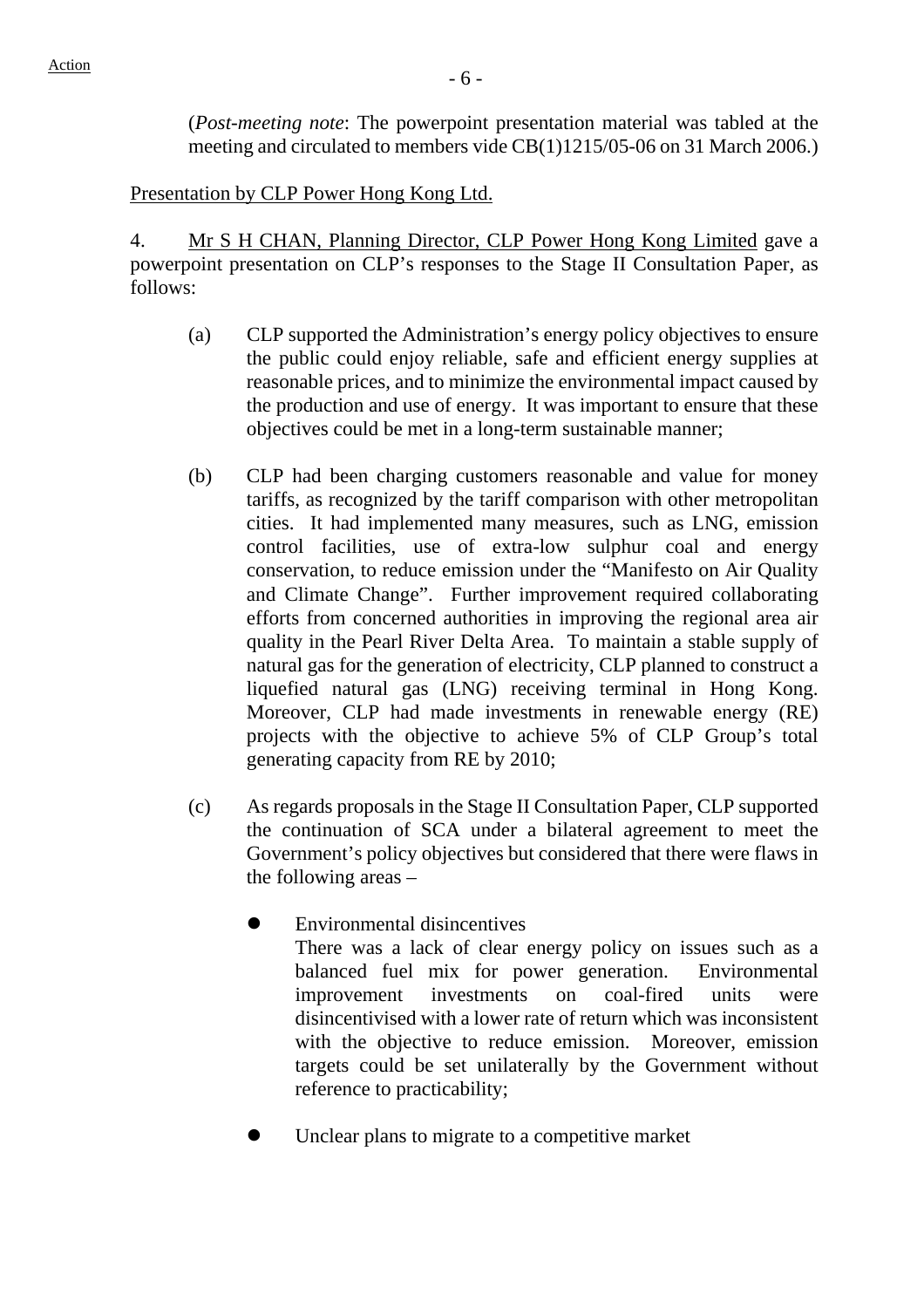Government's unclear policy in introducing new players could result in disorder in the market and compromise supply reliability;

- ! Duration of the regime too short The proposal to reduce the duration of the regulatory regime to 10 years failed to recognize the long-term nature of electricity industry, where asset lives were in the order of 30 years or more; and
- ! Inadequate incentives to encourage appropriate investments The proposal to lower the return to 7% to 11% would cut shareholder value substantially. Furthermore, the environmental disincentives, unclear plans for transition to a future competitive market, and shorter duration resulted in a material increase in risk. Such imbalance in business risk and reward would discourage necessary investment and compromise reliability.

(*Post-meeting note*: The powerpoint presentation material provided by CLP was tabled and circulated to members vide CB(1)1215/05-06 on 31 March 2006. CLP's formal responses to the Stage II Consultation Paper was circulated to members vide LC Paper No. CB(1)1237/05-06 on 4 April 2006.)

#### Initial response by the Administration

5. The Secretary for Economic Development and Labour (SEDL) advised that the Administration had so far received some 10 000 submissions in response to the Stage II Consultation Paper. As regards the relative priority of the Administration's energy policy objectives, he stressed that they were equally important. The Administration would consider the views received in the Stage II Consultation carefully and discuss with the two power companies their concerns in finalizing the post-2008 regulatory arrangements for the electricity market in Hong Kong.

#### Discussion

#### *Permitted rate of return*

6. Noting that the two power companies did not accept the proposed reduction in the permitted rate of return to 7% - 11%, Mr Fred LI considered that the proposed rate could be further reduced by excluding investment on emission reduction facilities from the rate base. He called on the Administration to remain firm in negotiating with the power companies. In this regard, Mr WONG Kwok-hing also considered that a single-digit rate of return was in the best interest of the public. He noted from media reports about the tense relationship between the Government and the two power companies and urged the Administration to stay assertive in safeguarding consumers' interests.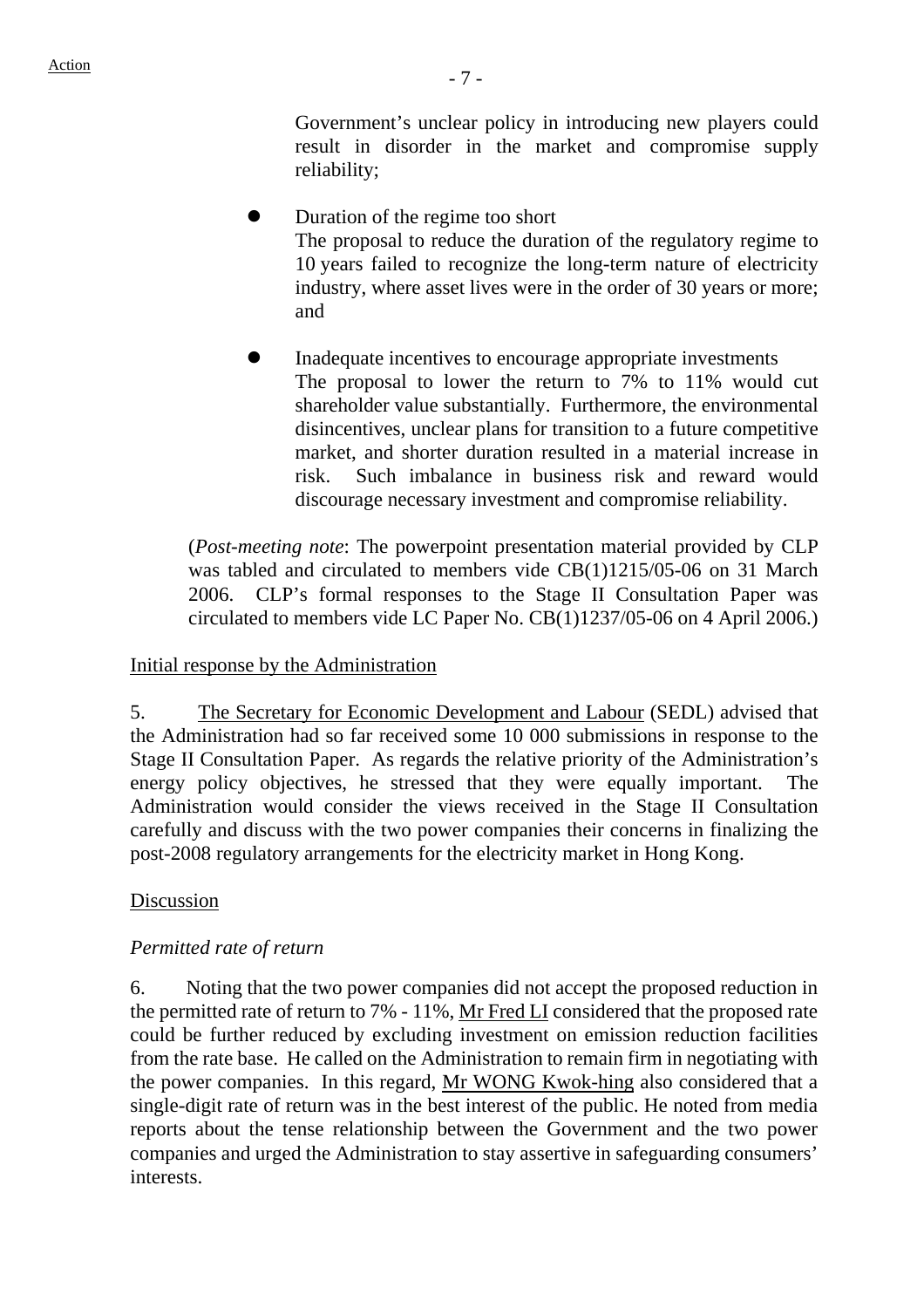7. Referring to the motion on the opening up of the electricity market carried at the Council meeting on 15 February 2006, Ms Emily LAU was disappointed to note that HEC paid no regard to Members' views and insisted on its position when attending the meeting of the Panel on Environmental Affairs (EA Panel) held on 27 March 2006. Noting that the Administration would face difficulty in the negotiation with the two power companies, Ms LAU enquired how Members could assist in the process so as to ensure the public could continue to enjoy safe and reliable electricity supply at reasonable prices.

8. SEDL stressed that the proposals in the Stage II Consultation Paper had been carefully drawn up taking into account the views received during the Stage I Consultation. He believed that stakeholders, including the public, Members, and the two power companies, had all formed their own views on what the reasonable level of investment return should be and whether there was room for tariff reduction. The Administration was fully aware of Members' views and concerns expressed at the motion debate on 15 February 2006, including the "polluters-pay" principle and the responsibilities of the power companies in tackling air pollution. SEDL assured members that the Administration would take into account all views received in the Stage II Consultation in finalizing the proposals, including drawing up a reasonable rate of return. He believed that in the present-day business environment, the proposed permitted rate of return should provide the power companies with a reasonable investment return. He explained that the Government and the power companies had maintained a working relationship and he considered that a little bit of tension between the two sides during the negotiation process was normal.

9. Miss Mandy TAM pointed out that while the existing approach in determining the permitted rate of return could help encourage continuous investment and lower investment risks, it would encourage excessive and unnecessary capital investment and lead to higher tariffs. She expressed concern that the power companies was allowed to enjoy a rate of return irrespective of their performance and efficiency. Miss TAM urged the Administration to devise a mechanism capable of adjusting the rate of return both upward and downward taking into account the performance and efficiency of the power companies.

10. The Deputy Secretary for Economic Development and Labour (Economic Development (DS/ED) remarked that every economic regulatory approach had its pros and cons. The asset-based approach had proved effective in ensuring a safe and reliable supply of electricity to the public. The Administration was mindful of the concern that the approach might encourage excessive investment and had already included in the Stage II Consultation Paper a number of proposals to further tighten regulation in this regard. As for the performance of the power companies, DS/ED pointed out that the Stage II Consultation Paper proposed to adopt a two-pronged approach, using fixed assets and performance as the base for determining return. Under the proposed performance-based approach, the power companies would be provided with financial incentives for improved performance in operational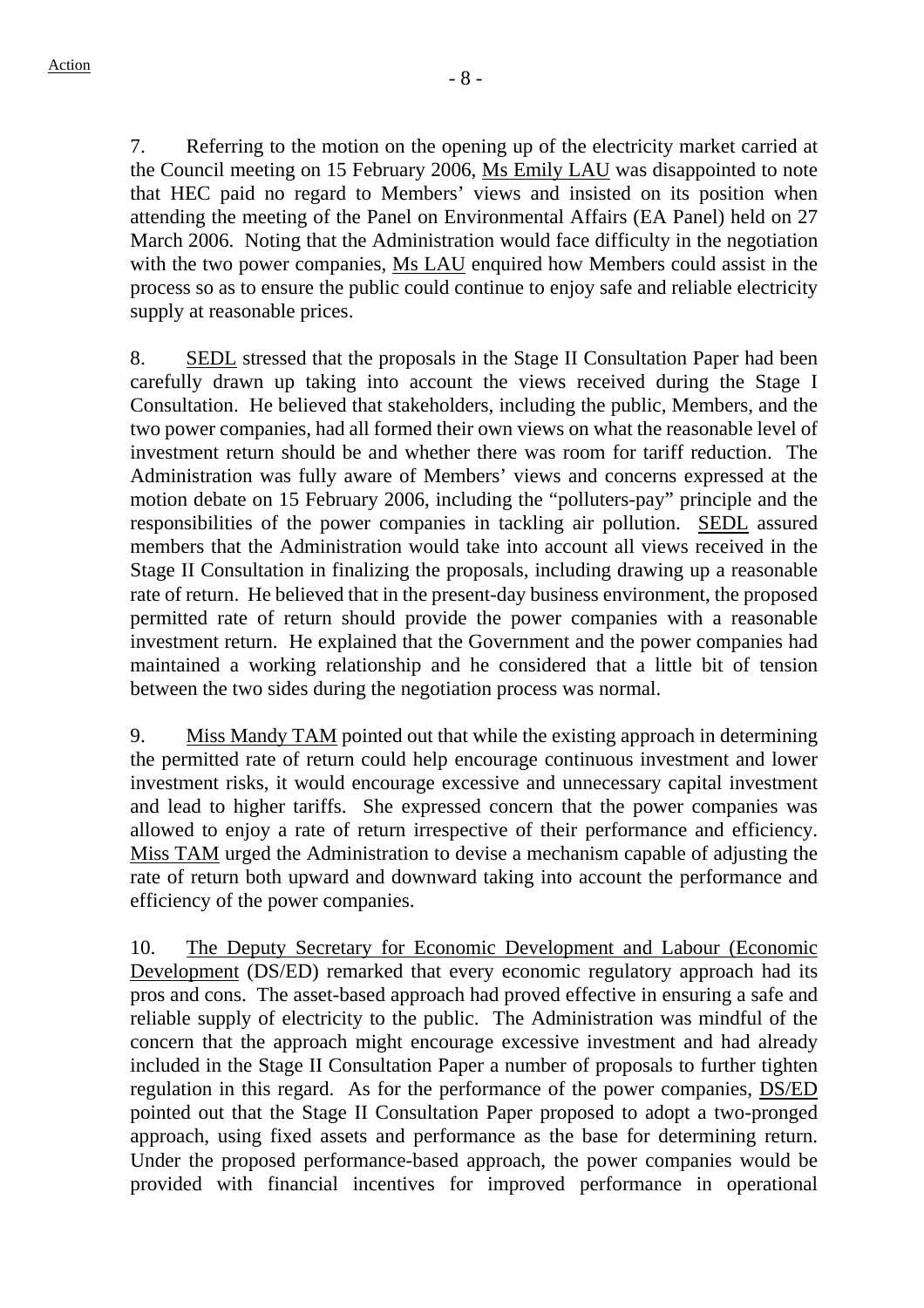efficiency, service quality, supply reliability and increased use of RE. On the other hand, disincentives would be included to discourage under-performance by the power companies.

11. On the concern about the permitted rate of return, Mr C T WAN of HEC advised that the current SCAs were already capable of adjusting the electricity tariffs upward and downward to avoid excessive return to the power companies. However, such a mechanism had unfortunately been shadowed by the persistently high fuel costs. He re-iterated that the current economic regulatory regime for the electricity market had been working well in ensuring a reliable energy supply with due regard to environmental protection. He said that for the past decade, HEC was able to increase its productivity by 70% and improve its operational efficiency. Moreover, HEC had adjusted its last five-year financial plan in accordance with prevailing economic condition by lowering its investment in fixed assets to avoid excessive capacity. He also highlighted the cost-reflective nature of electricity tariff where there would be little room for reduction in tariff with increasing production cost. Mr S H CHAN of CLP said that the power companies would welcome discussion with the Administration to work out an objective and fair tariff adjustment mechanism that could reflect the costs of electricity production including investment and fuel costs.

12. Referring to CLP's plan to build a LNG receiving terminal in Hong Kong, Mr Fred LI asked whether CLP had considered acquiring LNG from the Mainland, which was the current practice adopted by HEC and the Hong Kong and China Gas Company Limited (HKCG). He expressed concern that the terminal would increase the fixed assets of CLP and considered if CLP decided to pursue the plan, the capital cost involved should be excluded from the calculation of fixed assets.

13. Mr S H CHAN of CLP explained that since 1996, CLP had been importing natural gas directly from the Yacheng gas field for use by the Black Point Power Station. As supply from the Yacheng gas field was depleted earlier than expected and would last until early next decade, CLP had to secure new supply sources of natural gas. The gas supply from Guangdong LNG Terminal had already been allocated to existing customers including HEC and HKCG and had no sufficient capacity to meet CLP's demand. In this regard, CLP planned to construct a LNG receiving terminal in Hong Kong to import natural gas from different sources and was undertaking an environmental impact assessment (EIA) study associated with the project. The actual capital cost for the project would be largely dependent on the selected site for the terminal. According to overseas experience, investment for similar project involved huge capital cost ranged from US\$600 to US\$800 million. Mr CHAN said that as the project cost would be appropriated over 20 to 30 years, the estimated annual capital expenditure would be insignificant and hence the impact on tariff would be minimal.

14. Noting that HEC proposed to construct a new LNG-fired unit (L10), Mr Fred LI expressed concern that the infrastructure would boost the fixed assets of HEC and might lead to increase in tariff. With a view to meeting the load growth without increasing the fixed assets, Mr LI suggested that HEC should consider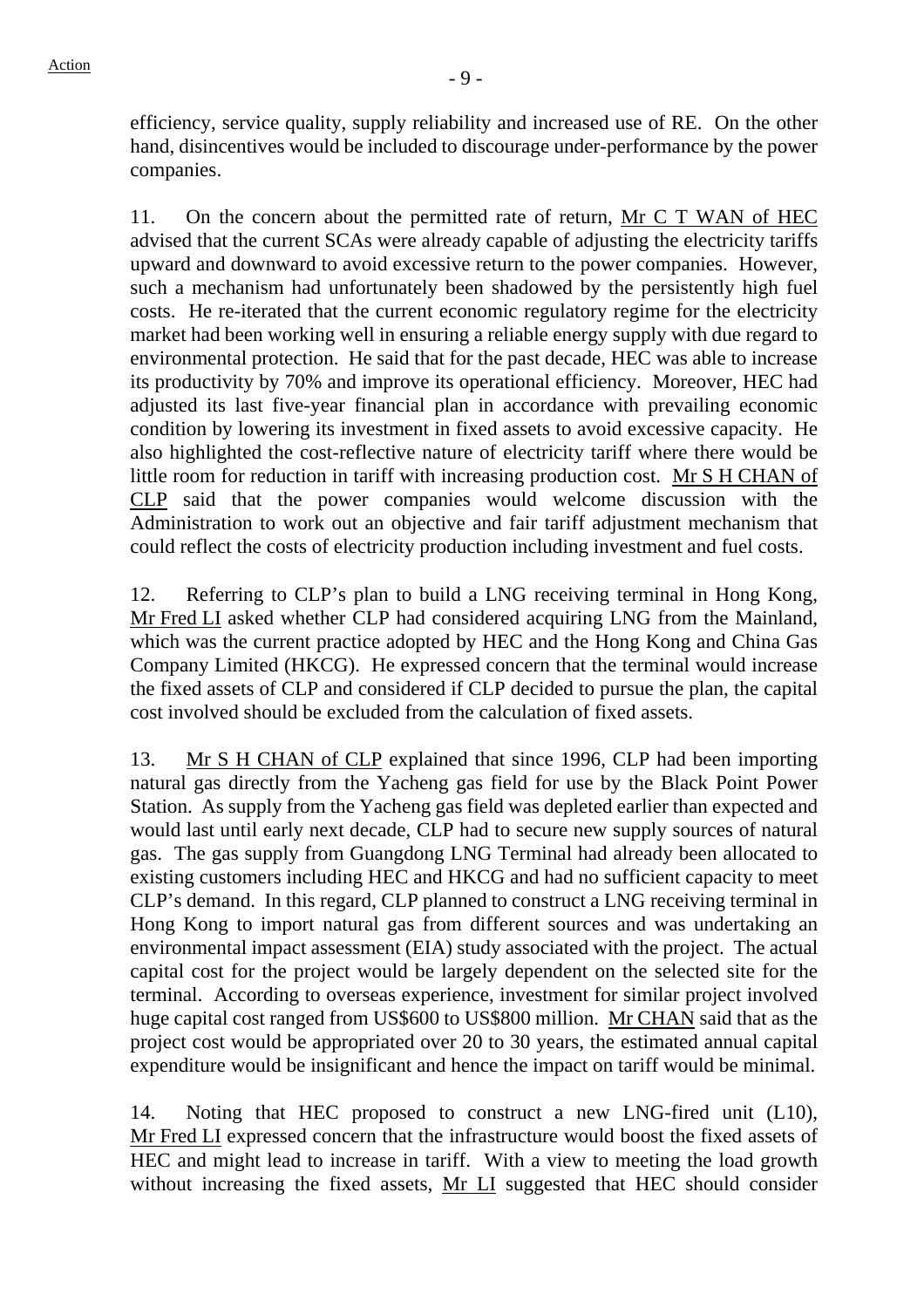acquiring surplus electricity from CLP which was currently selling surplus electricity to the Mainland.

15. Mr C T WAN of HEC explained that the proposed L10 was to meet the anticipated load growth beyond 2008 as well as the emission reduction requirements specified in the Specified Process Licences (SPLs). HEC considered that in stipulating the emission caps, the Administration had failed to take into account the practicability of the power companies in meeting the emission caps. On Mr Fred LI's suggestion for HEC to acquire surplus electricity from CLP, Mr WAN said that this might aggravate air pollution in Hong Kong. He re-iterated that the proposal to construct L10 had been worked out with due regard to anticipated growth in demand. He assured members that HEC would continue to discuss with the Administration on the time table for commissioning L10.

16. Mr Fred LI was not convinced by HEC's explanation. In order to encourage competition between the power companies, he urged the Administration to consider adding provisions in the future bilateral agreements requiring the power companies to acquire surplus electricity from the other party before they could be allowed to invest in new generation facilities.

# *Fuel policy in power generation*

17. Referring to HKCG's undertaking to lower its net gas charge by 5% to 10% upon the introduction of natural gas as an alternate feedstock in towngas production, Mr WONG Kwok-hing queried the claim of the power companies that tariffs might increase by 30% if natural gas alone was used for electricity production.

18. Mr C T WAN of HEC said that as he understood, HKCG had all along been using naphtha, a by-product of crude oil, for the production of towngas. Due to rising cost of crude oil in recent years, the price of naphtha and hence gas charges remained at high levels. As the cost of natural gas was significantly lower than naphtha, the increase in use of natural gas for generation of towngas would enable HKCG to pass fuel savings to its customers. However, as natural gas was much more expensive than coal, if the power companies increased the use of natural gas in power generation, there would be pressure to increase tariffs.

19. Mr S H CHAN of CLP added that the level of tariff was closely related to the fuel mix for power generation. Apart from the prices of the fuels, other factors such as investment on the associated infrastructure would also have impact on tariff. For example, if a policy to use only natural gas to generate electricity was adopted, it was necessary for the power companies to replace all coal-fired units by LNG-fired units. This would require significant capital investment in new infrastructure. In this connection, Mr WONG Kwok-hing said that gradual replacement of generation infrastructure from coal-fired to LNG-fired units could minimize the impact on tariff.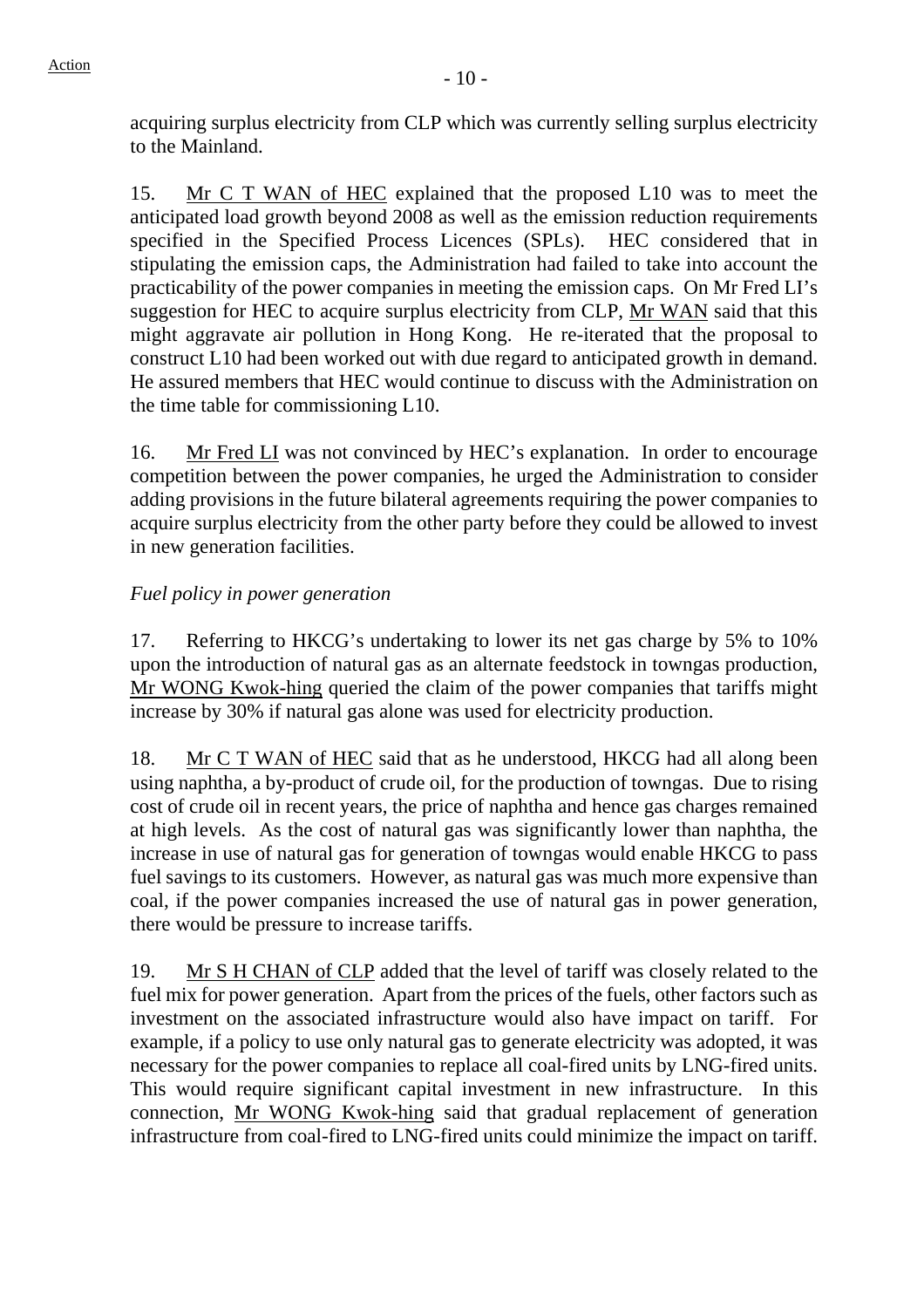20. Ir Dr Raymond HO sought the Administration's view on the desirable fuel mix for power generation and enquired about the feasibility of using natural gas alone in power generation given the serious pollution problem cased by coal-fired units and constraints of using nuclear energy and RE in Hong Kong.

21. DS/ED highlighted the important role played by the electricity industry in environmental protection. Regulation of the environmental aspects related to power generation was enforced by the Environmental Protection Department (EPD) and power companies would be penalized for failing to meet the emission caps specified in the SPLs. He pointed out that the emission reduction facilities to be installed by the power companies would help reduce emissions from coal-fired units. The Permanent Secretary for Environment, Transport and Works (Environment) said that EPD had offered advice to help the power companies to comply with the emission standards. He added that the Government would not dictate the fuel mix for electricity generation so long as the power companies could meet the emission caps. This approach could provide flexibility to the power companies in meeting the environmental requirements through adoption of any cost-effective technologies to be developed in future.

22. On the feasibility of using natural gas as the single fuel for power generation in Hong Kong, Mr S H CHAN of CLP said that the suggestion might put supply reliability in doubt. Due to price volatility of natural gas in the global fuel market, he cautioned about the impact of the suggestion on tariff. He added that in line with other advanced economies in Europe, the United States, South Korea, Japan and Taiwan, CLP had been implementing a fuel diversification strategy by using about one-third each of coal, nuclear energy and natural gas in electricity generation since the 1990s. Mr C T WAN of HEC added that according to some international organizations, the world's reserves of coal and natural gas could meet demand for 250 years and 45 years respectively. The deployment of natural gas alone for power generation would accelerate its exhaustion.

### *Use of renewable energy in power generation*

23. On the development of RE, Mr SIN Chung-kai noted that many families in Japan had installed solar panels to generate power for household use and customers were provided with access to power grids and buy-back incentives. He also noted that in Hong Kong, some Government departments and schools had installed similar devices to encourage the use of RE. Mr SIN enquired whether the two power companies could consider allowing small-scale RE suppliers to access their power grids.

24. Mr S H CHAN of CLP said that small RE suppliers were allowed to connect their generating systems to CLP's power grids for back-up electricity supply. In the past few years, some Government departments and agencies such as the Science Park, and some primary schools had implemented pilot schemes involving RE sources with connection to CLP's power grids. On the suggestion of enhancing RE suppliers access to CLP's power grids, Mr CHAN said that there were related proposals in the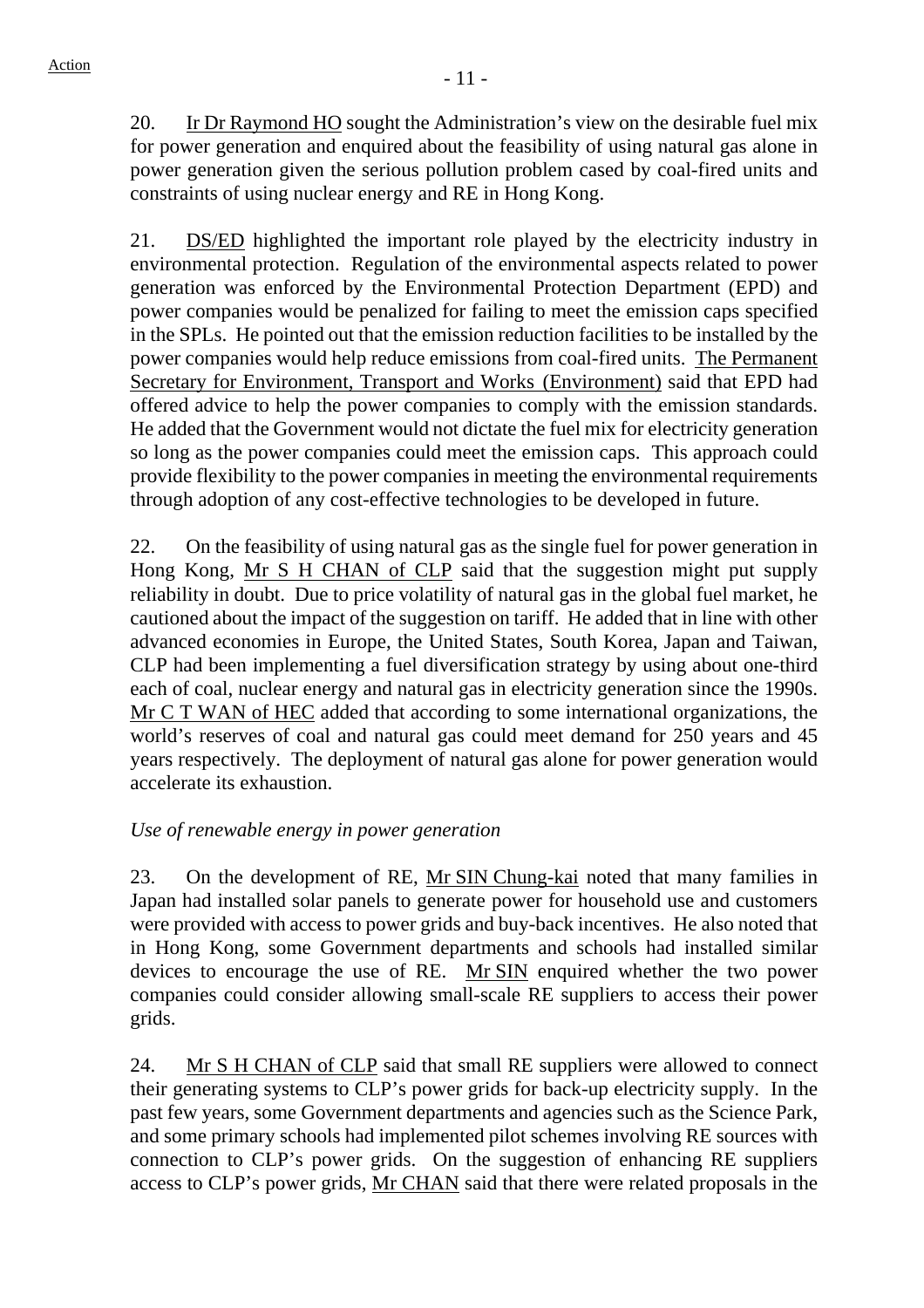Stage II Consultation Paper and CLP would discuss further with the Government on the matter.

25. Mr C T WAN of HEC highlighted the topographical constraints in Hong Kong for applying solar energy in power generation. RE infrastructure also took long time to develop and involved substantial capital investment. By way of illustration, it took about 40 years for the Electrical and Mechanical Services Department to have its \$16 million solar energy plant to break even. Mr WAN expressed doubt on the benefits of introducing more RE sources due to its high cost and unreliable nature in electricity supply.

26. Mr Jeffrey LAM sought the views of the power companies on the feasibility of setting up wind turbines in Hong Kong to use wind for power generation.

27. Mr S H CHAN of CLP said that CLP had identified two sites for construction of wind turbines and was undertaking related feasibility studies. Consideration had also been given to the feasibility of building wind farm offshore. However, it was necessary to address concerns about negative visual impact of the facilities and impact on sea ecology as construction would involve large-scale marine works.

28. As part of HEC's effort to promote public awareness and understanding of the use of RE in power generation in Hong Kong, Mr C T WAN of HEC said that HEC had commissioned its 800-kw wind power station on Lamma Island on 23 February 2006. Since operation, the daily output of the plant differed greatly from 11 to 136 000 units, reflecting the unreliable nature of wind energy as a source in power supply. Taking into account the investment and operational costs of associated infrastructure, the basic cost of wind energy was about \$1.1 per unit, which was far higher than that of conventional generation.

29. Ir Dr Raymond HO considered that the Government's target of having 1% to 2% of the local power needs to be met by RE by 2012 too low. DS/ED explained that the target was set in the First Sustainable Development Strategy for Hong Kong promulgated in May 2005, which was drawn up after taking into account the topographical constraints of Hong Kong and wide public consultation.

*Duration of the future bilateral agreements* 

30. Mr WONG Kwok-hing did not agreed with the views of the two power companies that the proposed reduction in the agreement term to 10 years and permitted rate of return to 7%-11% would introduce an unacceptable level of regulatory risk. He considered that with a long history of development, the two power companies had in fact been making stable profits.

31. Mr S H CHAN of CLP highlighted that asset lives of electricity industry usually lasted beyond 30 years. During such a long period, the power companies had to bear substantial investment risks. Moreover, the project lead time could take seven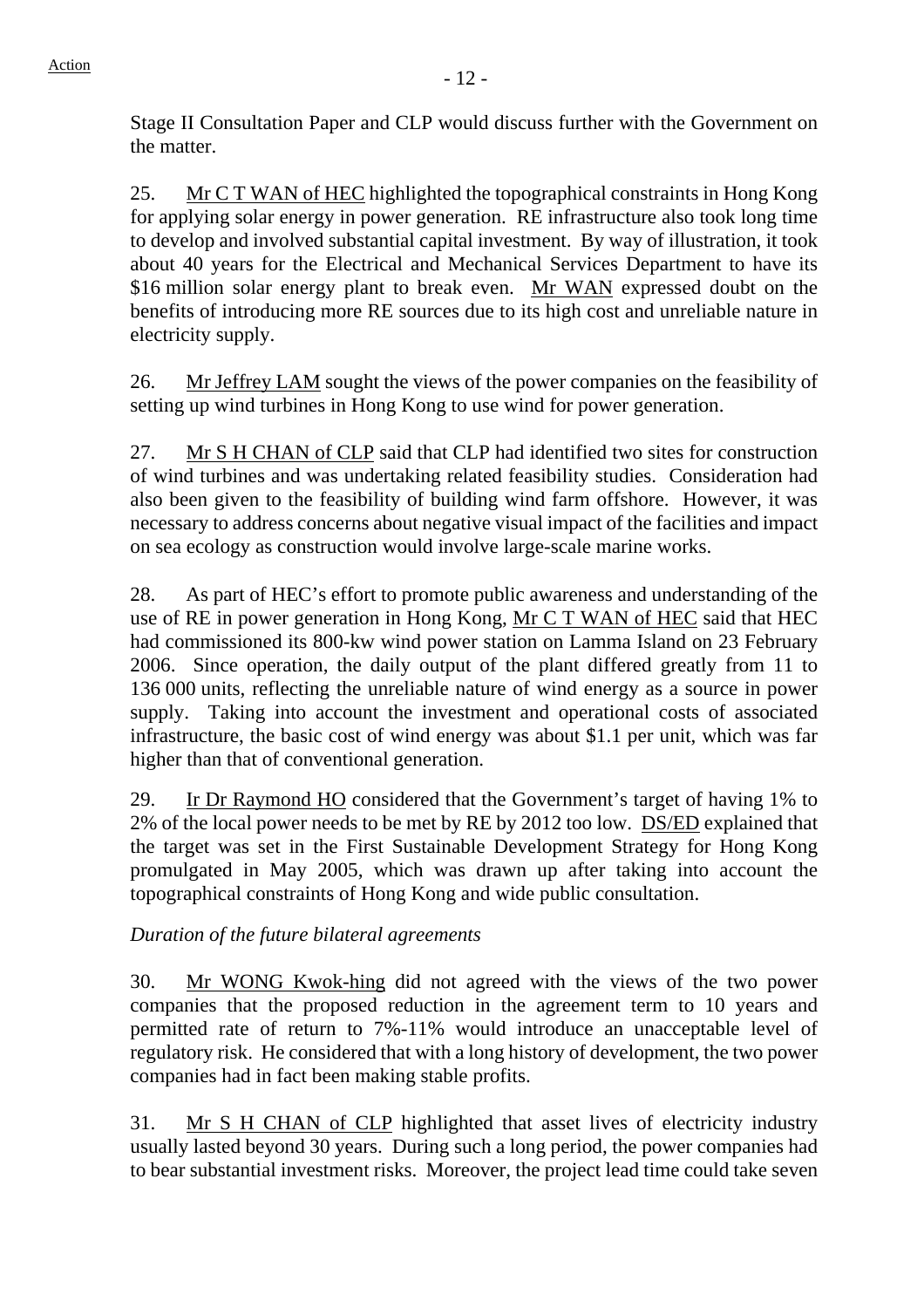to eight years. Very often, international fuel suppliers demanded for long term purchase commitments of over 20 years, involving tens of billions of dollars. As such, a 10-year agreement had failed to recognize the long-term nature of the electricity industry. Mr CHAN re-iterated that fuel diversification strategy had helped CLP in managing risks and controlling cost, and hence stabilize tariff and maintain stable return.

32. Mr C T WAN of HEC said that the serviceable span of HEC's electricity infrastructure, investment of each of that could cost over \$1 billion, lasted over 30 years. The proposal to curtail the duration of the agreement to 10 years had failed to provide a certain operating environment for the power companies. In particular, this would discourage long-term investment by the companies and increase their operation and investment risks.

# *Market liberalization*

33. Mr Ronny TONG referred to the submission of Civic Party tabled at the meeting and highlighted the need for the Administration to formulate a comprehensive energy policy for the future development of the electricity market in Hong Kong. He enquired whether the Administration would formulate an overall energy policy for public consultation. Mr TONG further considered that while the Stage II Consultation Paper had put emphasis on economic issues relating to the regulatory regime, it had not adequately addressed concerns about liberalization of the electricity market and the need for the electricity industry to enhance environmental protection measures. To enable the two power companies and potential suppliers to make necessary preparation, Mr TONG said that a firm time table on market liberalization with details in respect of the extent of competition, level of investment and return, environmental requirements etc. should be made available as early as practicable to create a level playing field for all suppliers. The Administration should also examine various competition issues in liberalizing the electricity market and prepare the necessary legislative framework.

34. Sharing Mr Ronny TONG's views, Mr C T WAN of HEC stressed the importance of ensuring a level-playing field for all suppliers in the market and the need for all suppliers to bear the responsibility in protecting the environment.

35. Mr S H CHAN of CLP agreed that a clear energy policy was essential in considering the issue of market liberalization in the electricity industry. He said that apart from monitoring developments in the Mainland market, it was also necessary to ensure a level-playing field for all suppliers and devise transitional arrangements for the two power companies to facilitate their long-term planning.

36. While agreeing that the issues mentioned by Mr Ronny TONG were important and required careful consideration, SEDL reiterated that the Administration had already set out in the Stage II Consultation Paper clear policy objectives and there were proposals in the document addressing the various issues such as arrangements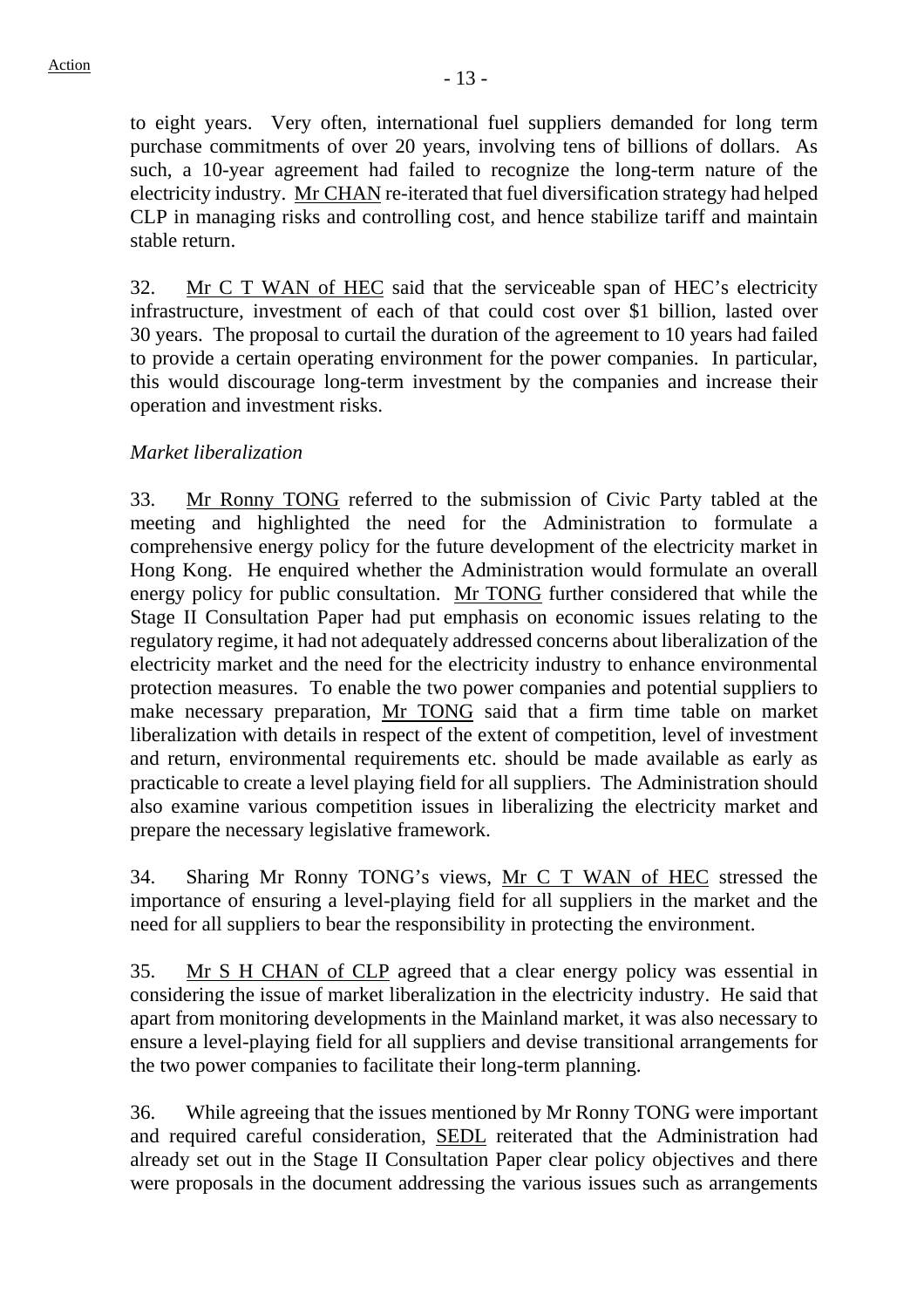for the two power companies to provide connection/access to their grids by other power sources and to draw up the regulatory framework which might involve setting up a separate regulatory authority in the next ten years.

37. Ir Dr Raymond HO said that potential suppliers needed to know all the requirements before entering the electricity market to ensure reliability in electricity supply. In this connection, he enquired whether the two power companies would provide back-up supply for third-party systems accessing their grids.

38. SEDL reiterated that the Administration would analyze and consider all views received in the Stage II Consultation and finalize the future bilateral agreements with the two power companies. It would then study further the details in introducing new supply sources in the electricity market. DS/ED supplemented that details of key issues relating to the introduction of new supply sources, including reliability, safety and environmental requirements, and grid access etc. had been outlined in the Stage I Consultation Paper. Relevant information was available on the website of the Economic Development and Labour Bureau.

39. In order to ensure reliable and safe electricity supply to customers, Mr S H CHAN of CLP stressed that it was crucial for the power companies to ensure that the third parties accessing the power grids could meet the requested standards in supply reliability and safety. A world class reliable power supply not only required adequate investment in power system facilities but also the adoption of best practices in equipment maintenance according to international standards, well-prepared measures to deal with contingencies and the support of a superior workforce. It was also of paramount importance to resolve issues concerning whose responsibility in the long-term development of power systems, as well as accountability in case of default in power supply. Sharing the views of Mr CHAN, Mr C T WAN of HEC highlighted that in considering grid access for third-party, HEC would take into account factors such as safety of HEC employees and the public, reliability of supply to customers, and the question of cross-subsidies to third-party.

40. Mr LEE Wing-tat expressed concern about repeated criticism by the two power companies on the failure for the Government to put in place a clear energy policy for the electricity market. He said that the public would welcome the Government to maintain a firm stance and not to make concessions in the negotiation with the power companies. Mr LEE further queried why it would take a long time to liberalize the electricity market in Hong Kong.

41. SEDL assured members that the Government welcomed views and constructive criticisms of the public and the stakeholders. He reiterated that the Administration had put in place an energy policy with the objectives to ensure the public could enjoy reliable, safe and efficient energy supply at reasonable prices, and to minimize the environmental impact caused by the production and use of energy. He reassured members that with the support of the public and Members, the Administration would work to its best endeavour in the negotiation with the power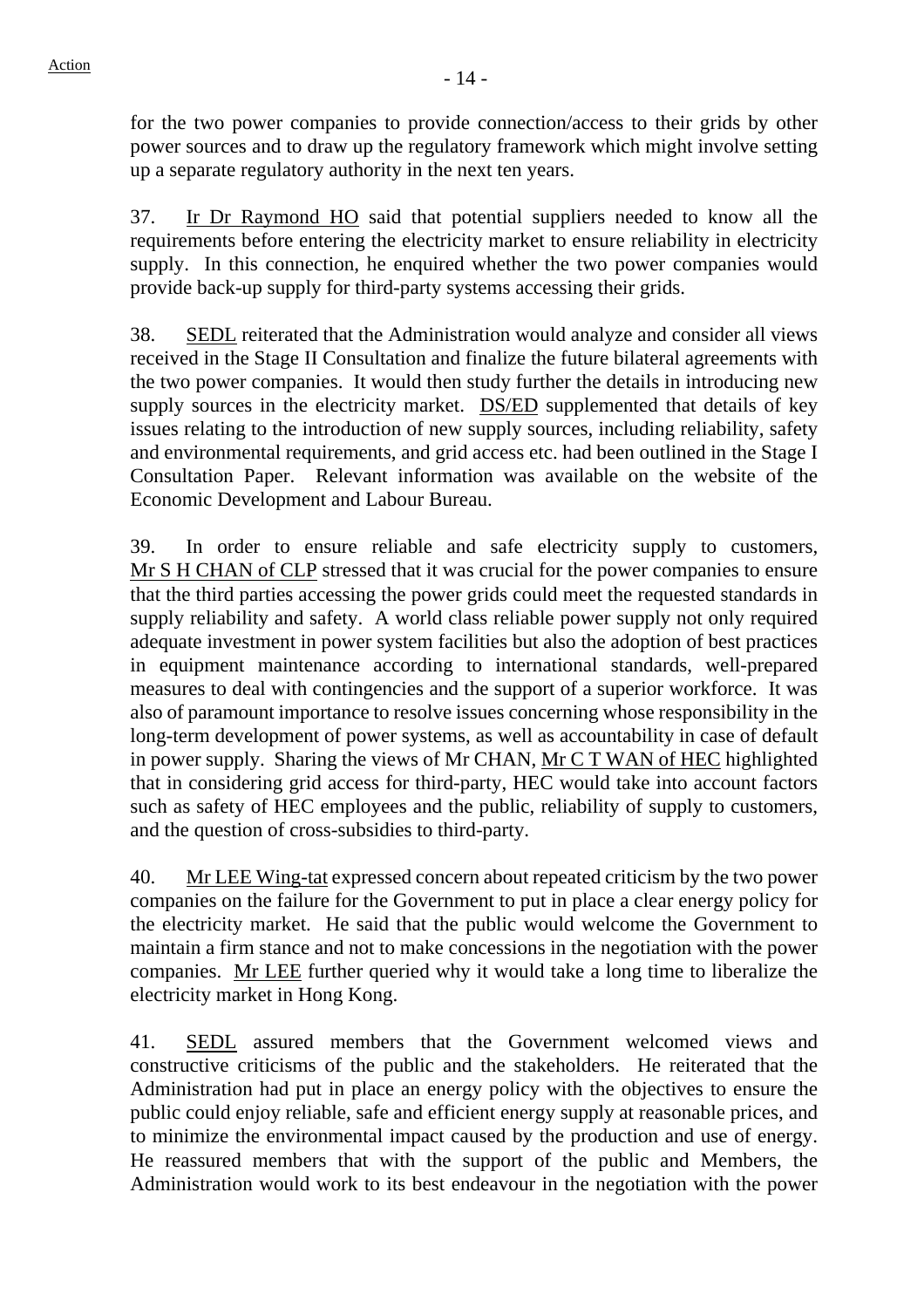companies to secure the best deal for the interest of the public. On further liberalization of the electricity market, SEDL emphasized the need to adopt a prudent approach as overseas experience had revealed the importance of taking due care in introducing new supply sources to the electricity market, in particular the need to ensure supply reliability. The Administration had to be cautious in working out an appropriate regulatory framework for the market.

42. Mr Jeffrey LAM expressed concerned about the prospect of importing electricity from Guangdong for supply to Hong Kong, in particular whether such proposal would be approved by the relevant Mainland authorities when the province was still facing a serious shortage in power supply.

43. SEDL assured members that the Administration would continue to monitor closely developments in the electricity market in Guangdong in exploring the feasibility of importing electricity from the province to Hong Kong. It would also enhance liaison with the relevant Mainland authorities in tackling possible technical constraints before deciding on the way forward. Meanwhile, the Government would prepare the ground for possible new supply sources from the Mainland and work out necessary requirements for new suppliers.

44. Mr S H CHAN of CLP noted that although the electricity supply situation in Guangdong would improve in the next few years, there were still uncertainties in development. He agreed that the Administration should continue to monitor closely developments in the South China electricity market before making a decision on the way forward.

# *Environmental performance of the power companies*

45. Ms Emily LAU urged CLP to expedite progress of the EIA study associated with the construction of the LNG receiving terminal in Hong Kong and submit the report to the Government for consideration as early as possible to enable CLP to meet the 2010 emission reduction targets. Noting that the terminal might affect the vicinity area, Ms LAU urged the Administration to consider implementing remedial measures to address residents' concern. She added that CLP should step up effort in reducing emission in power generation with a view to tackling air pollution problem.

46. Mr S H CHAN of CLP highlighted CLP's efforts and achievements in reducing emission in the past years by adopting balanced fuel-mix, using extra-low sulphur coal in power generation and planning to install advanced emission reduction facilities. As regards the EIA study for the LNG project, Mr CHAN said that CLP planned to submit the said report by mid 2006.

47. Referring to complaints lodged by fishermen about damage of fishing nets and loss of catch caused by a HEC's offshore infrastructure project near Lamma Island, Ms Emily LAU asked whether HEC had undertaken EIA study for the project. In this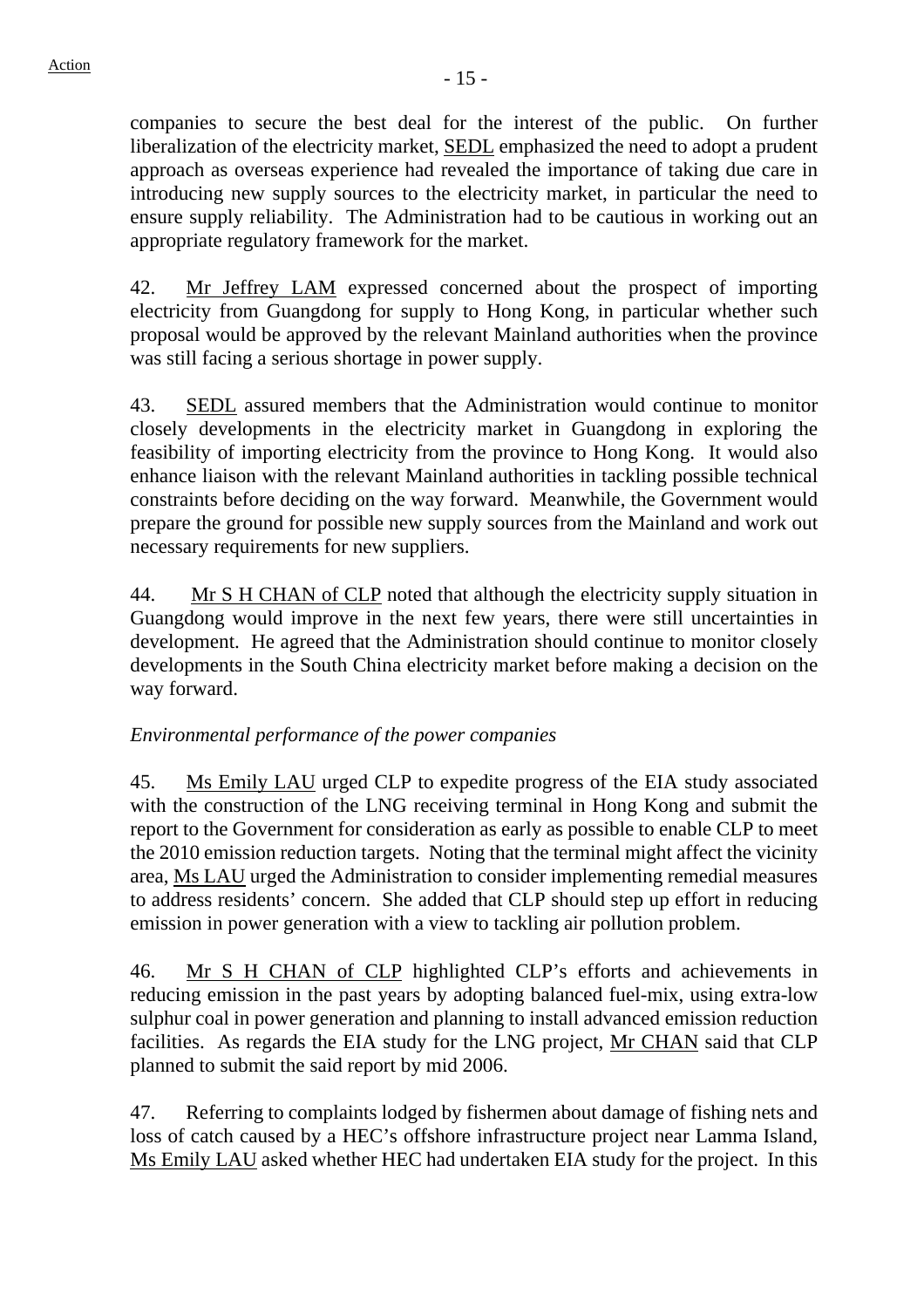connection, she also highlighted the importance for the power companies to take measures to minimize sea pollution in the generation of electricity production.

48. Mr C T WAN of HEC said that HEC had conducted EIA for the project which involved the laying of a 93-km pipeline in the seabed from Shenzhen to Lamma Island. In order to protect the pipeline in the drop-anchor zone, HEC was required to dump boulders over the pipeline in that zone. Noting the concern raised by the fishing industry, subject to the outcome of an independent investigation, HEC would take appropriate remedial measures to follow up the matter. Mr WAN further said that HEC would make its best endeavour to reduce emission in the coming years with a view to meeting the 2010 emission reduction targets.

#### *Follow-up action*

49. Mr SIN Chung-kai noted that the two power companies had included in their presentation material information on their respective ranking positions among major markets regarding tariff levels and environmental performance. He asked whether the Administration had complied relevant information to facilitate comparison on the levels of investment and rates of return of the power companies with those of electricity companies in comparable overseas markets. He opined that such information would be helpful in enhancing public understanding on related issues. Mr Fred LI shared the view. SEDL said that it was difficult to draw direct comparison on the above figures among different cities or electricity suppliers. In this connection, the Chairman said that the Panel could invite the Research and Library Services Division (RLSD) of the Legislative Council Secretariat to compile relevant information for members' reference. In this regard, SEDL said that the Administration could provide assistance if necessary. DS/ED added that information on electricity tariffs of Hong Kong and other major cities was provided in the Stage I Consultation Paper.

(*Post-meeting note*: RLSD was subsequently requested to provide an information note on the subject referred to in paragraph 49.)